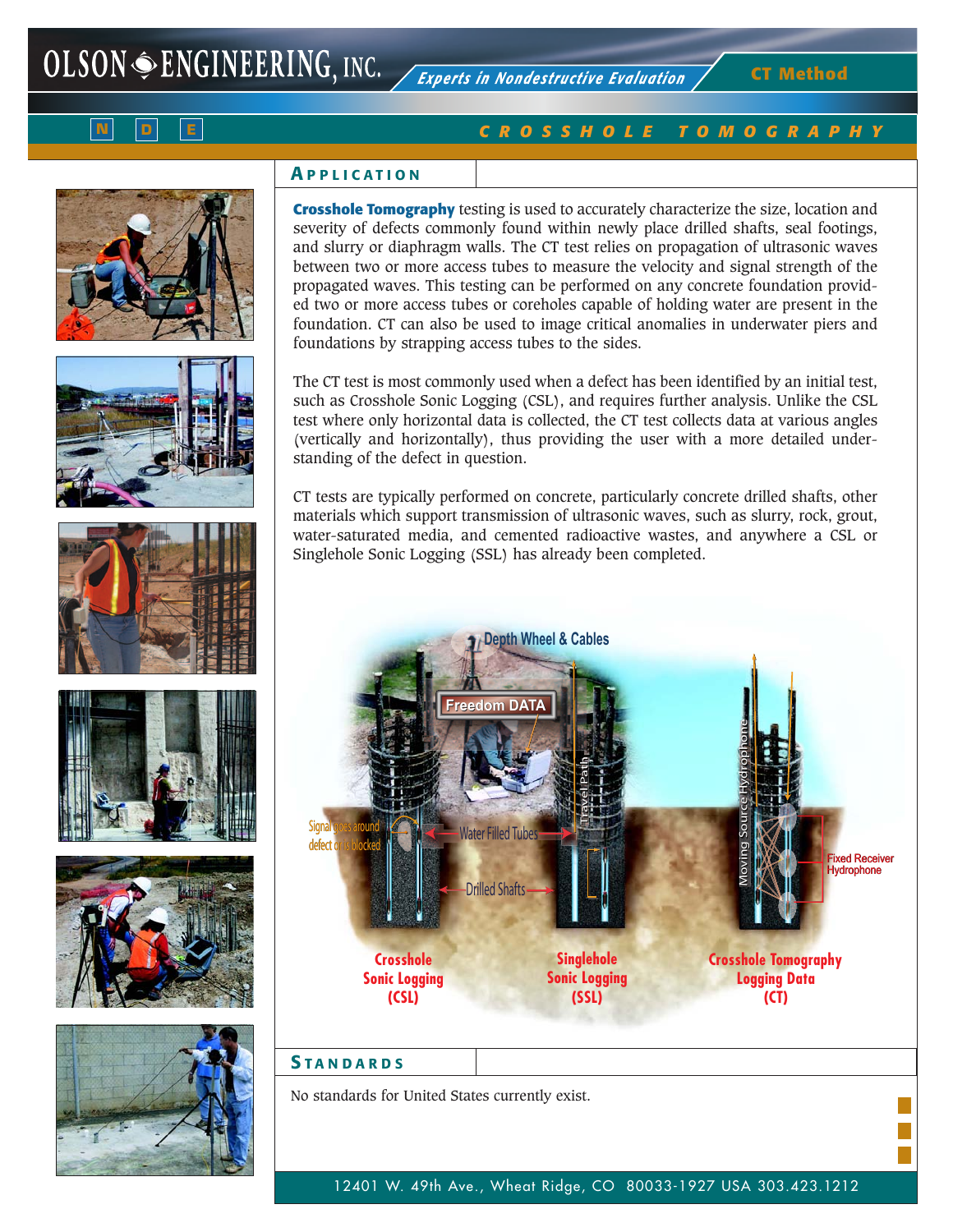### **F IELD I NVESTIGATION**

## **ACCESS**

Access tubes must be installed before the construction of the drilled shaft for quality assurance purposes, unless coreholes are to be drilled in a forensic case. PVC or black steel tubes (U.S. schedule 40) are typically used. The tubes are 1.5 (steel tubes only) to 2 inches (38 to 50 mm) in diameter, and are typically tied to the inside of the rebar cage to ensure close to vertical positions of the tubes. The tubes must extend about 3 feet (1 m) above the top of the shaft to compensate for the water displaced by the source, receiver, and cables and to allow for easy access. Tubes must be bonded to the concrete for good test results. In order to minimize debonding of tubes, water should be added immediately prior to or after concrete placement and the tubes should not be mechanically disturbed.

At least two tubes are needed to perform the CT test. For good coverage of the test shaft, we recommend the following number of tubes be installed:

| <b>SHAFT DIAMETER</b>                    | <b>RECOMMENDED NUMBER OF TUBES</b> | <b>TUBE SPACING</b> |
|------------------------------------------|------------------------------------|---------------------|
| $2.5 \text{ ft} (0.75 \text{ m})$<br>D < | 2 minimum                          | 180 Degree          |
| $2.5 < D < 3.5$ ft (1.0 m)               | 3 minimum                          | 120 Degrees         |
| $3.5 < D \le 5.0$ ft (1.5 m)             | 4 minimum                          | 90 Degrees          |
| $5.0 < D \leq 8.0$ ft (2.5 m)            | 6 minimum                          | 60 Degrees          |
| 8.0 < D <                                | 8 minimum                          | 45 Degrees          |

The concrete in the shaft should normally be allowed at least 1-2 days to cure to hardened concrete prior to testing. If PVC tubes are used, testing should be done within 10 days after the placement of concrete due to possible tube-concrete debonding. If steel tubes are used, the testing can be done within 45 days after concrete placement as the steel tubes bond better than PVC tubes over a longer time.

## **COLLECTION OF DATA**

Tomography data is collected in a procedure similar to that for standard CSL testing, except that many more data sets are collected with different source and receiver depths. Typically the receiver is first fixed at the lowest depth of interest (usually 3-5 meters below the suspected defect), and the source pulled from this depth (Do) to the top of the shaft over the depth wheel. Typically, the source is excited every 6 cm vertically and a measurement is taken. Note that the receiver is not pulled up with the source, but is left fixed at the same depth while the source moves. The receiver is then raised to the next depth (typically fixed increments of 2-6 increments) and the source is again pulled up from the initial depth (Do) to the top. This process is repeated until the receiver is at the shaft top or is 3-5 meters above the suspected defect zone. Because CT tests require raising and lowering the hydrophones many times during a single test, recording data over just three (3) meters of depth in a single tube pair can take up to one half hour. Due to time constraints, it is typical to only test tube pairs that help isolate the suspected defect. Olson Engineering uses the Olson Instruments Freedom Data PC with the Crosshole and Singlehole Sonic Logging System (CSL-1 & CSL-2) for collection and analysis of CT data.



CSL-1 SYSTEM: Includes components shown above CSL-2 SYSTEM: Includes components shown above with an additional hydrophone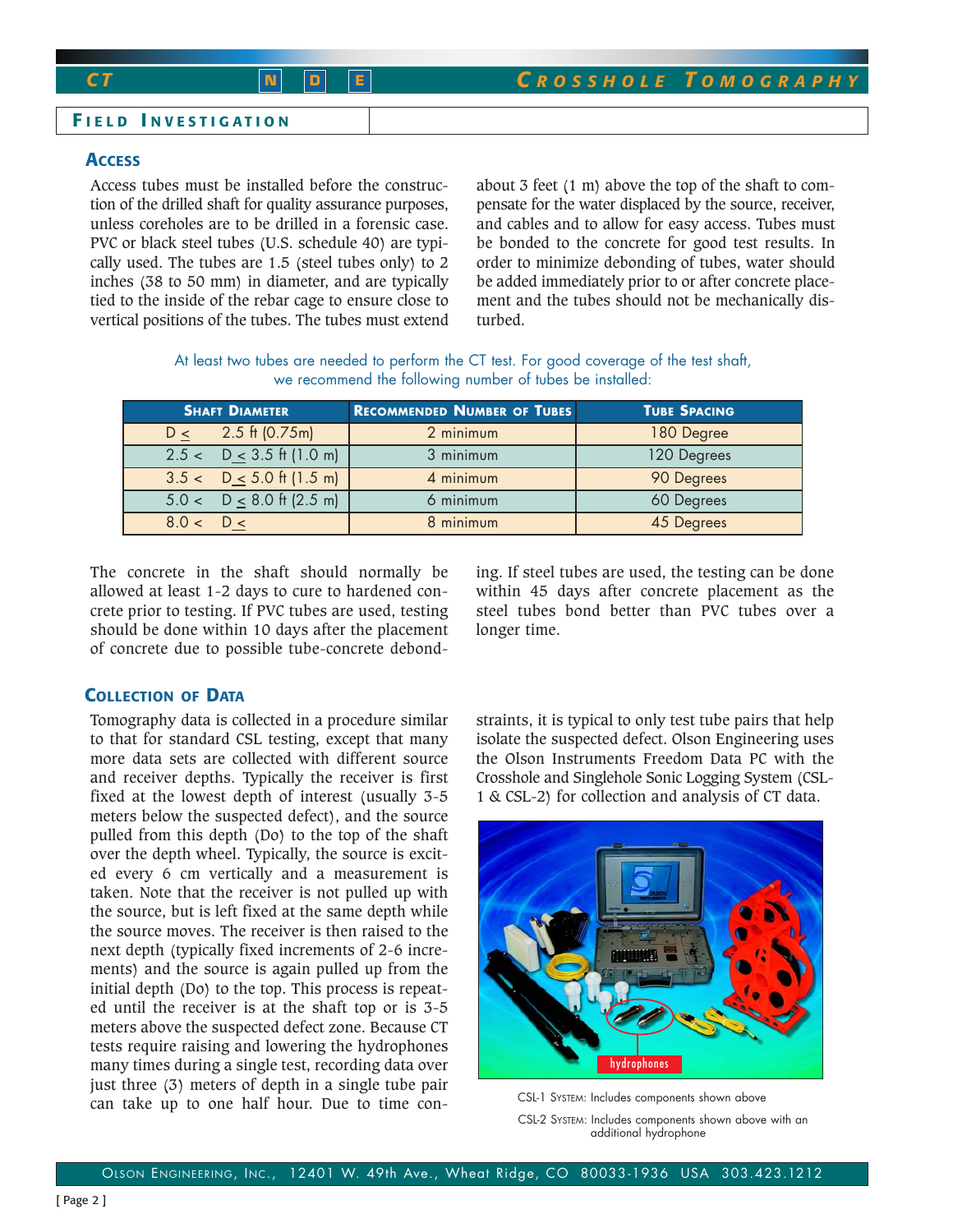# **D ATA R EDUCTION**

## **P ROCESSING T ECHNIQUES**

The collected data from the CT measurements between tubes for individual tube pairs are saved as a single data file. However, data collected at each receiver depth within a tube pair are saved in their own tomography (.tom) files. The file is scanned in the CSL2 software to determine first wave arrival times and energy levels at all depths. The CT logs within CSL2 show both the arrival time (or velocity) and signal energy vs. depth. These files are then imported into the GeoTomCG® tomography software where a model file (2-D slice) can be created. Using the Slicer Dicer® software within GeoTomCG® allows the user to display an inverted tomography set with a full 3-D visualization effect.

## **I NTERPRETATION OF DATA**

In uniform, good quality concrete, the velocities displayed by the Slicer Dicer® software will be equal to each other. Any defects will show up in the 3-D plot as slower velocities thus allowing them to be easily pinpointed by removing the higher velocity (good quality) sections of the shaft from the plot. This visualization allows for easy determination of the volume and location of the suspected defect.

### **E FFECTIVENESS**

The access tubes must be installed prior to concrete placement to perform CSL tests. For existing shafts or other concrete members, coreholes or drill holes must be drilled to allow access for the source and receiver hydrophones. CSL is best used for quality assurance. Tubes must be bonded to the concrete for good test results. In order to minimize debonding of tubes, water should be added immediately prior to or after concrete placement and the tubes should not be mechanically disturbed.

In areas where defects are identified by preliminary testing such as Crosshole Sonic Logging (CSL), the CT method proves to be a very useful tool in accurately characterizing the defects. Using the data from these preliminary tests allows the CT method to achieve a far greater level of detail than any other method, such as coring, thus allowing one to more accurately determine the volume of a suspected defect.